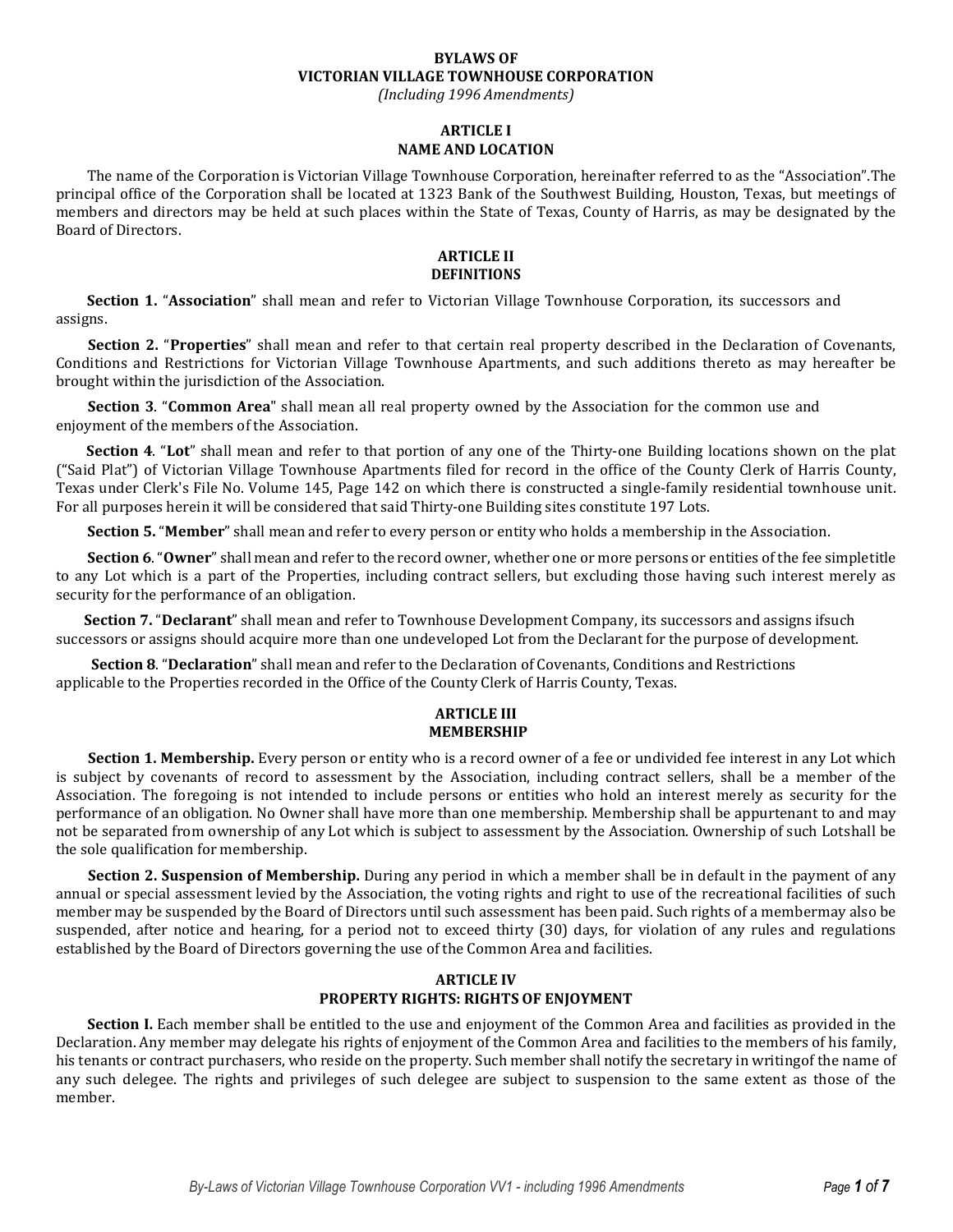**Section 2**. Irrespective of the fact that Section 1 (b) of Article V of the Declaration gives the Association the right to charge reasonable admission and other fees for the use of any recreational facilities situated upon the Common Area, thisright shall not be exercised as to members for a period of five years from the date of the recordation of the Declaration, and after this period, only upon written approval of two-thirds of the entire Class A membership.

### **ARTICLE V**

# **BOARD OF DIRECTORS: SELECTION: TERM OF OFFICE**

**Section 1. Number**. The affairs of this Association shall be managed by a Board of three (3) directors until the first annual meeting, and thereafter by nine (9) directors, who **must** be members of the Association. *(Amended 3/14/1996)*

**Section 2. Election.** At the first annual meeting the members shall elect three directors for a term of one year, three directors for a term of two years and three directors for a term of three years; and at each annual meeting thereafter the members shall elect three directors for a term of three years.

**Section 3. Removal.** Any director may be removed from the Board, with or without cause, by a majority vote of the members of the Association. In the event of death, resignation or removal of a director, his successor shall be selected by the remaining members of the Board and shall serve for the unexpired term of his predecessor.

**Section 4. Compensation**. No director shall receive compensation for any service he may render to the Association. However, any director may be reimbursed for his actual expenses incurred in the performance of his duties.

**Section 5. Action Taken Without a Meeting**. The directors shall have the right to take any action in the absence of a meeting which they could take at a meeting by obtaining the written approval of all the directors. Any action so approved shall have the same effect as though taken at a meeting of the directors.

# **ARTICLE VI MEETINGSOF DIRECTORS**

**Section 1. Regular Meetings.** Regular meetings of the Board of Directors shall be held monthly without notice, at suchplace and hour as may be fixed from time to time by resolution of the Board. Should said meeting fall upon a legal holiday,then that meeting shall be held at the same time on the next day which is not a legal holiday.

**Section 2. Special Meetings.** Special meetings of the Board of Directors shall be held when called by the president ofthe Association, or by any two directors, after not less than three (3) days' notice to each director.

**Section 3. Quorum**. A majority of the number of directors shall constitute a quorum for the transaction of business. Every act or decision done or made by a majority of the directors present at a duly held meeting at which a quorum is present shall be regarded as the act of the Board.

# **ARTICLE VII NOMINATION AND ELECTION OF DIRECTORS**

**Section 1. Nomination.** Nomination for election to the Board of Directors shall be made by a Nominating Committee. Nominations may also be made from the floor at the annual meeting. The Nominating Committee shall consist of a Chairman, who shall be a member of the Board of Directors and two or more members of the Association. The Nominating Committee shall be appointed by the Board of Directors prior to each annual meeting of the members, to serve from the close of such annual meeting until the close of the next annual meeting and such appointment shall be announced at eachannual meeting. The Nominating Committee shall make as many nominations for election to the Board of Directors as it shall in its discretion determine, but not less than the number of vacancies that are to be filled. Such nominations may be made from among members **of the Association**. *(Amended 3/14/1996)*

**Section 2. Election**. Election to the Board of Directors shall be by secret written ballot cast at the annual meeting. At such election the members or their proxies may cast, in respect to each vacancy, as many votes as they are entitled to exercise under the provisions of the Declaration. The persons receiving the largest number of votes shall be elected. Cumulative voting is not permitted.

### **ARTICLE VIII POWERS AND DUTIES OF THE BOARD OF DIRECTORS**

**Section 1. Powers.** The Board of Directors shall have power:

- (a) To adopt and publish rules and regulations governing the use of the Common Area and facilities, and the personal conduct of the members and their guests thereon, and to establish penalties for the infraction thereof;
- (b) To exercise for the Association all powers, duties and authority vested in or delegated to this Association not reservedto the membership by other provisions of these By-Laws, the Articles of Incorporation, or the Declaration;
- (c) To declare the office of a member of the Board of Directors to be vacant in the event such member shall be absent from three (3) consecutive regular meetings of the Board of Directors; and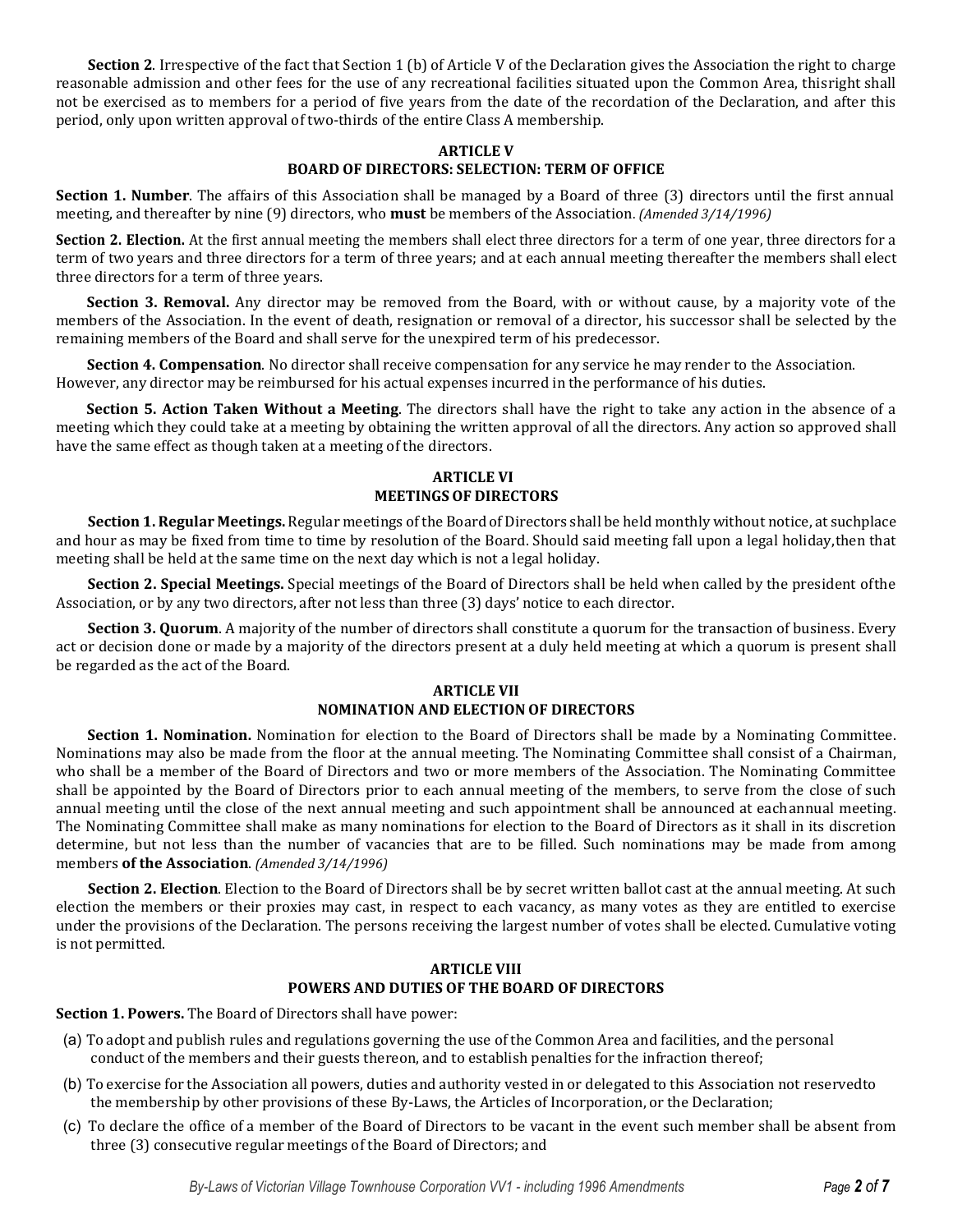(d) To authorize the officers to enter into one or more management agreements with third parties in order to facilitate efficient operation of the Properties. It shall be the primary purpose of such management agreements to provide for the administration, management, repair and maintenance of the Properties, all improvements included therein and designated as common areas, the roofs and exterior walls of the Townhouses, and the receipt and disbursement of funds as may be authorized by the Board of Directors. The terms of said management agreements shall be as determined by the Board of Directors to be in the best interests of the Corporation and shall be subject in all respects to the Articles of Incorporation, these By-Laws and the Declaration.

**Section 2. Duties**. It shall be the duty of the Board of Directors:

- (a) To cause to be kept a complete record of all its acts and corporate affairs and to present a statement thereof to the members at the annual meeting of the members or at any special meeting, when such statement is requested in writing by one-fourth (1/4) of the Class A members who are entitled to vote;
- (b) To supervise all officers, agents and employees of this Association, and to see that their duties are properly performed
- (c) As more fully provided herein and in the Declaration;
	- (1) to fix the amount of the annual assessment against each Lot at least thirty (30) days in advance of each annual assessment period, as hereinafter provided in Article XII, and
	- (2) to send written notice of each assessment to every owner subject thereto at least thirty (30) days in advance of each annual assessment period;
- (d) To issue, or to cause an appropriate officer to issue, upon demand by any person, a certificate setting forth whether any assessment has been paid. A reasonable charge may be made by the Board for the issuance of these certificates. If a certificate states that an assessment has been paid, such certificate shall be conclusive evidence of such payment.
- (e) To procure and maintain adequate liability insurance, to procure adequate hazard insurance on property owned by the Association, and to procure insurance on all Townhouses with the Association, as Trustee for all members, being shown as one of the payees of the proceeds of the insurance, all as the Directors deem advisable.
- (f) To cause all officers or employees having fiscal responsibilities to be bonded, as it may deem appropriate;
- (g) To cause the Common Area to be maintained; and
- (h) To cause the exterior of the dwellings to be maintained.

# **ARTICLE IX COMMITTEES**

**Section 1.** The Association shall appoint an Architectural Control Committee as provided in the Declaration and a Nominating Committee as provided in these By-Laws. In addition, the Board of Directors shall appoint other committees as deemed appropriate in carrying out its purposes, such as:

**1. A Recreation Committee** which shall advise the Board of Directors on all matters pertaining to the recreational program and activities of the Association and shall perform such other functions as the Board, in its discretion, determines;

**2. A Maintenance Committee** which shall advise the Board of Directors on all matters pertaining to the maintenance, repair or improvement of the Properties, and shall perform such other functions as the Board in its discretion, determine;

**3. A Publicity Committee** which shall inform the members of all activities and functions of the Association and shall, after consulting with the Board of Directors, make such public releases and announcements as are in the best interestsof the Association; and

**4. An Audit Committee** which shall supervise the annual audit of the Association's books and approve the annual budget and statement of income and expenditures to be presented to the membership at its regular annual meeting asprovided in Article XI, Section 8(d). The Treasurer shall be an *ex officio* member of the Committee.

**Section 2.** It shall be the duty of each committee to receive complaints from members on any matter involving Association functions, duties and activities within its field of responsibility. It shall dispose of such complaints as it deems appropriate or refer them to such other committee, director or officer of the Association as is further concerned with the matter presented.

### **ARTICLE X MEETING OF THE MEMBERS**

**Section 1. Annual Meetings.** The first annual meeting of the members shall be held within one year from the date of incorporation of the Association, and each subsequent regular annual meeting of the members shall be held on the same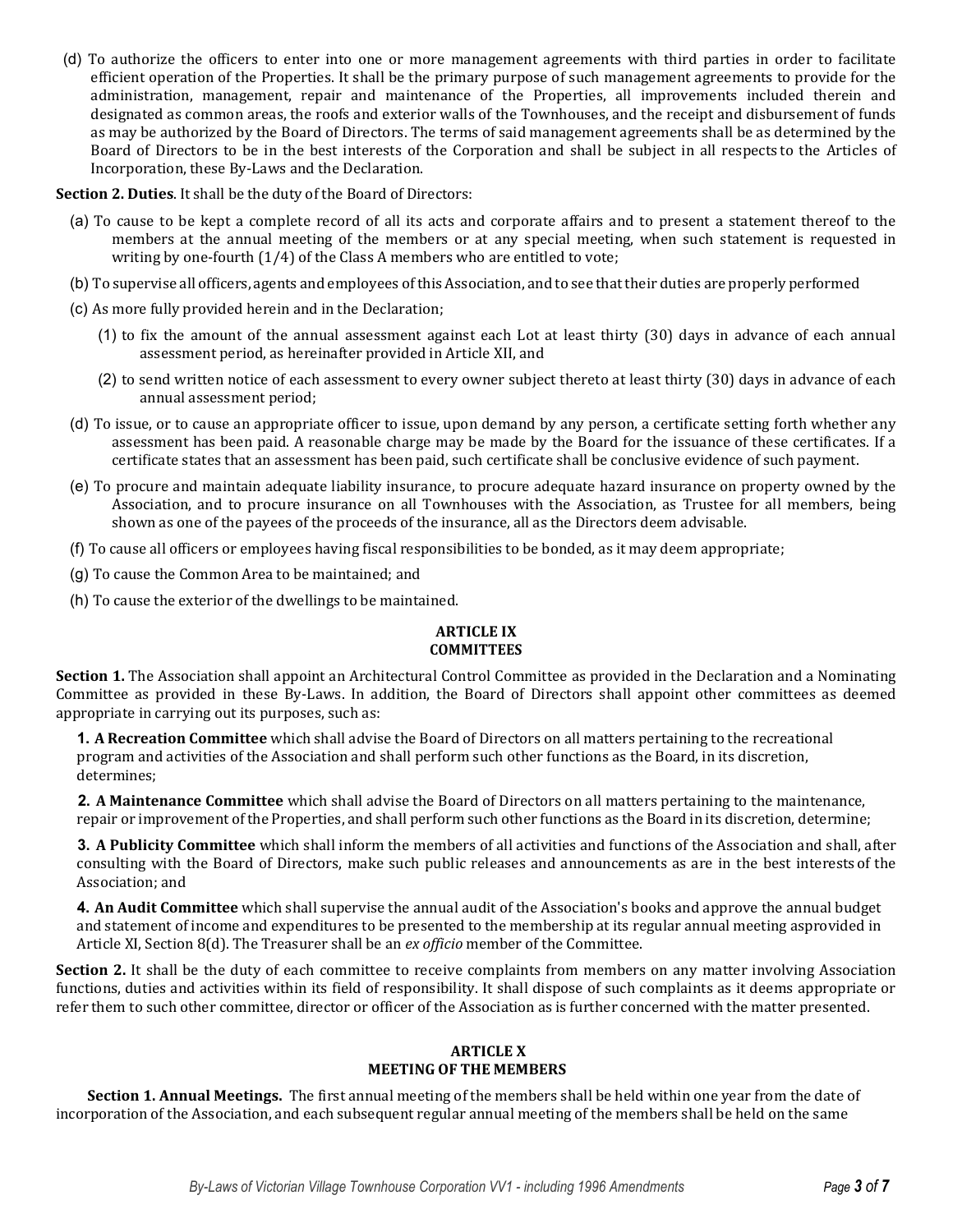day of the same month of each year thereafter at the hour of 8:o'clock, P.M. If the day for the annual meeting of the members is a legal holiday, the meeting will be held at the same hour on the first day following which is not a legal holiday,

**Section 2. Special Meetings**. Special meetings of the members may be called at any time by the president or by theBoard of Directors, or upon written request of the members who are entitled to vote one-fourth (1/4) of all of the votes of the entire membership or who are entitled to vote one fourth (1/4) of the votes of the Class A membership.

**Section 3. Notice of Meetings.** Written notice of each meeting of the members shall be given by, or at the directionof, the secretary or person authorized to call the meeting, by mailing a copy of such notice, postage prepaid, at least thirty( 30) days before such meeting to each member entitled to vote thereat, addressed to the member's address last appearing on the books of the Association, or supplied by such member to the Association for the purpose of such notice.Such notice shall specify the place, day and hour of the meeting and in the case of a special meeting, the purpose of the meeting.

**Section 4. Quorum.** The presence at the meeting of members entitled to cast, or of proxies entitled to cast, one tenth  $(1/10)$  of the votes of each class of membership shall constitute a quorum for any action except as otherwise provided in the Articles of Incorporation, the Declaration, or the By-Laws. If however, such quorum shall not be present or representedat any meeting, the members entitled to vote thereat shall have power to adjourn the meeting from time to time, without notice other than announcement at the meeting, until a quorum as aforesaid shall be present or be represented.

**Section 5 Proxies.** At all meetings of members., each member may vote in person or by proxy. All proxies shall bein writing and filed with the Secretary. Every proxy shall be revocable and shall automatically cease upon conveyance bythe member of his Lot.

# **ARTICLE XI OFFICERS AND THEIR DUTIES**

**Section 1 Enumeration of Offices.** The officers of this Association shall be a president and vice-president, who shall at all times be members of the Board of Directors, a Secretary and a Treasurer, and such other officers as the Boardmay from time to time by resolution create.

**Section 2. Election of Officers**. The election of officers shall take place at the first meeting of the Board of Directors following each annual meeting of the members.

**Section 3. Term**. The officers of this association shall be elected annually by the Board, and each shall hold office for one (1) year unless he shall sooner resign, or shall be removed, or otherwise disqualified to serve.

**Section 4. Special Appointments**. The Board may elect such other officers as the affairs of the Association may require, each of whom shall hold office for such period, have such authority, and perform such duties as the Board may, from time to time, determine.

**Section 5. Resignation and Removal**. Any officer may be removed from office with or without cause by the Board. Any officer may resign at any time by giving written notice to the Board, the president, or the secretary. Such resignation shall take effect on the date of receipt of such notice or at any later time specified therein, and unless otherwise specified therein, the acceptance of such resignation shall not be necessary to make it effective.

**Section 6. Vacancies.** A vacancy in any office may be filled in the manner prescribed for regular election. The officer elected to such vacancy shall serve for the remainder of the term of the officer he replaces.

**Section 7. Multiple Offices.** The offices of secretary and treasurer may be held by the same person.

No person shall simultaneously hold more than one of any of the other offices except in the case of special offices created pursuant to Section 4 of this Article.

**Section 8. Duties.** The duties of the officers are as follows:

#### **President**

(a) The president shall preside at all meetings of the Board of Directors; shall see that orders and resolutions of the Board are carried out, shall sign all leases, mortgages, deeds, and other written instruments, and shall co-sign all checks and promissory notes.

# **Vice-President**

(b) The vice-president shall act in the place and stead of the president in the event of his absence, inability, or refusal to act,and shall exercise and discharge such other duties as may be required of him by the Board.

#### **Secretary**

(c) The secretary shall record the votes and keep the minutes of all meetings and proceedings of the Board and of the members; keep the corporate seal of the Association and affix it on all papers requiring said seal; serve notice of meetings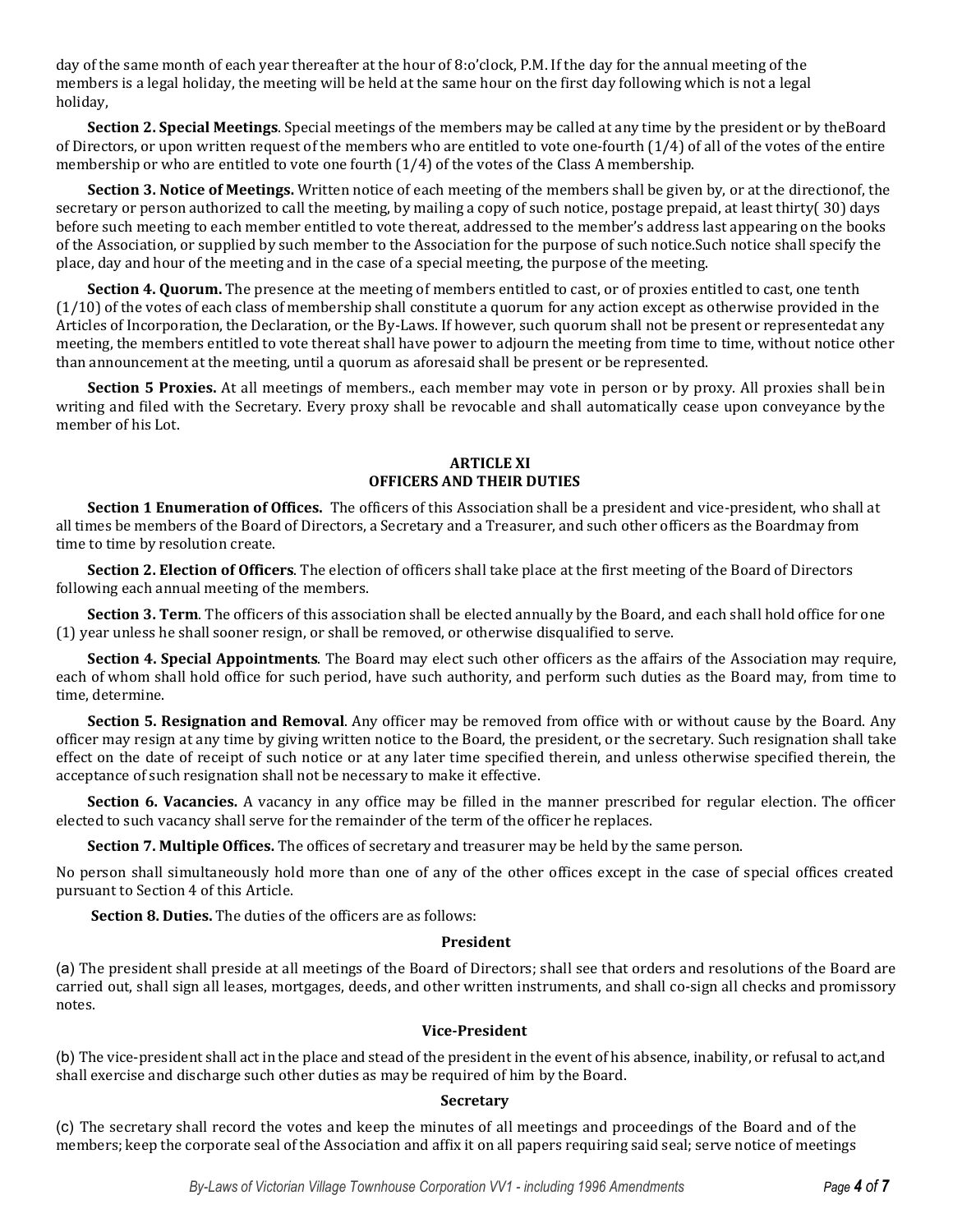of the Board and of the members, keep appropriate current records showing the members of the Association together with their addresses, and shall perform such other duties as required by the Board.

# **Treasurer**

(d) The treasurer shall receive and deposit in appropriate bank accounts all monies of the Association and shall disbursesuch funds as directed by resolution of the Board of Directors, shall sign all checks and promissory notes of the Association; keep proper books of account; cause an annual audit of the Association books to be made by a public accountant at the completion of each fiscal year; and shall prepare an annual budget and a statement of income and expenditures to be presented to the membership at its regular annual meeting, and deliver a copy of each to the members.

# **ARTICLE XII ASSESSMENTS**

**Section 1. Creation of the Lien and Personal Obligation of Assessments**. By the Declaration each member is deemed to covenant and agree to pay to the Association: (1) annual assessments or charges, 1/12 of which shall be due monthly, and (2) special assessments for capital improvements. The annual and special assessments, together with such interest thereon and costs of collection thereof as hereinafter provided, shall be a charge on the land and shall be a continuing lien upon the property against which each such assessment is made. Each such assessment together with suchinterest, costs, and reasonable attorney's fees shall also be the personal obligation of the person who was the Owner of such property at the time when the assessment fell due and shall not pass to his successors in title unless expressly assumed by them.

**Section 2. Purpose of Assessments**. The assessments levied by the Association shall be used exclusively for the purpose of promoting the recreation, health, safety, and welfare of the residents in the Properties and in particular for the improvement and maintenance of the Properties, services and facilities devoted to this purpose and related to the use and enjoyment of the Common Area, and of the homes situated upon the Properties.

**Section 3. Basis and Maximum of Annual Assessments.** Until January 1 of the year immediately following theconveyance of the first Lot to an owner, the maximum annual assessment shall be Three Hundred and Sixty dollars (\$360.00) per Lot.

(a) From and after January 1 of the year immediately following the conveyance of the first Lot to an owner, the maximum annual assessment may be increased effective January 1, of each year without a vote of the membershipin conformance with the rise, if any, of the Consumer Price Index (published by the Department of Labor. Washington,D.C.) for the preceding month of July.

(b) From and after January 1 of the year immediately following the conveyance of the first Lot to an Owner, the maximum annual assessment may be increased above that established by the Consumer Price Index formula by a vote of the members for the next succeeding five years and at the end of each such period of five years, for each succeeding period of five years, provided that any such change shall have the assent of two-thirds (2/3) of the votesof each class of members who are voting in person or by proxy, at a meeting duly called for this purpose, written notice of which shall be sent to all members not less than 30 days nor more than 60 days in advance of the meetingsetting forth the purpose of the meeting. The limitations hereof shall not apply to any change in the maximum and basis of the assessments undertaken as an incident to a merger or consolidation in which the Association is authorized to participate under its Articles of Incorporation.

(c) After consideration of current maintenance costs and future needs of the Association, the board of Directors mayfix the annual assessment at an amount not in excess of the maximum and may collect 1/12 of the annual assessment on a Lot each month from the owner of such Lot.

**Section 4. Method of Computation When Using the Consumer Price Index.** The Consumer Price Index establishesthe United States City Average numerical rating for the month of July, 1966 as 113.3. This will be the base rating. To determine the percentage to be applied to the maximum annual assessment for each subsequent year, divide this base rating into the numerical rating established by the Consumer Price Index for the month of July preceding the proposed assessment year. This adjustment percentage, if in excess of 100 percentum, is multiplied by the original maximum annualassessment to obtain the maximum assessment for the subsequent year.

**Section 5. Special Assessments for Capital Improvements**. In addition to the annual assessments authorized above, the Association may levy in any assessment year, a special assessment applicable to that year only, for the purposeof defraying, in whole or in part, the cost of any construction or reconstruction, unexpected repair or replacement of a described capital improvement upon the Common Area, including the necessary fixtures and personal property related thereto, provided that any such assessment shall have the assent of two-thirds (2/3) of the votes of each class of memberswho are voting in person or by proxy at a meeting duly called for this purpose, written notice of which shall be sent to all members not less than 30 days nor more than 60 days in advance of the meeting setting forth the purpose of the meeting.

**Section 6. Uniform Rate**. Both annual and special assessments must be fixed at a uniform rate for all Lots and maybe collected on a monthly basis.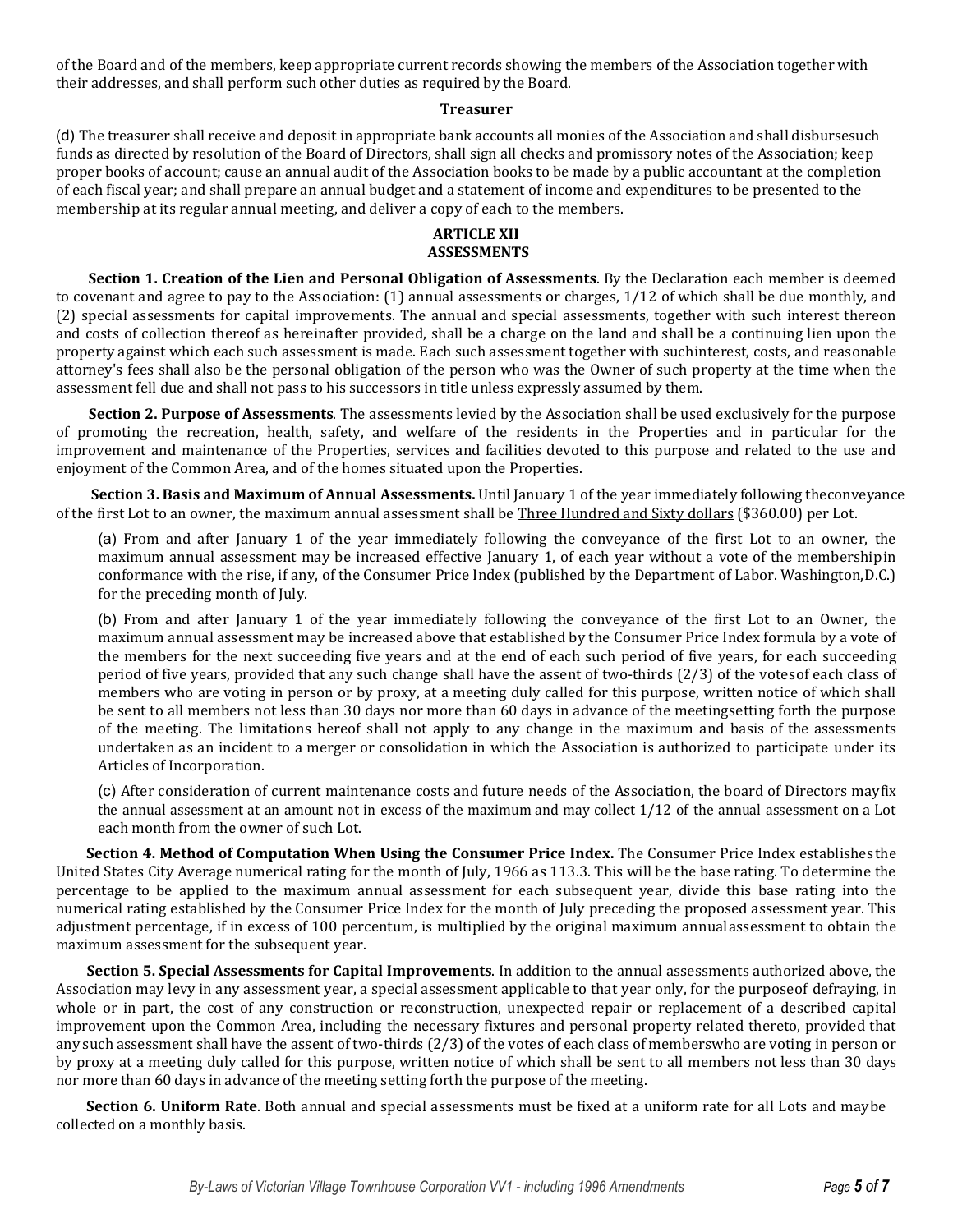**Section 7. Quorum for Any Action Authorized Under Sections 3 and 5**. At the first meeting called, as provided in Sections 3 and 5 hereof, the presence at the meeting of members or of proxies entitled to cast sixty percent (60%) of all thevotes of each class of membership shall constitute a quorum. If the required quorum is not forthcoming at any meeting, another meeting may be called, subject to the notice requirement set forth in Sections 3 and 5, and the required quorum atany such subsequent meeting shall be one-half (1/2) of the required quorum at the preceding meeting. No such subsequentmeeting shall be held more than sixty (60) days following the preceding meeting.

**Section 8. Date of Commencement of Annual Assessment**s: Due Dates. The annual assessment provided for herein shall commence as to all Lots on the first day of the month following the conveyance of the Common Area. The firstannual assessment shall be adjusted according to the number of months remaining in the calendar year. The Board of Directors shall fix the amount of the annual assessment against each Lot at least thirty (30) days in advance of each annualassessment period. Written notice of the annual assessment shall be sent to every Owner subject thereto. The due dates shall be established by the Board of Directors. The Association shall upon demand at any time furnish a certificate in writing,signed by an officer of the Association, setting forth whether the assessments on a specified Lot have been paid. A reasonable charge may be made by the Board for the issuance of these certificates. Such certificate shall be conclusive evidence of payment of any assessment therein stated to have been paid.

**Section 9. Effect of Non-Payment of Assessments:** Remedies of the Association. Any assessments which are not paid when due shall be delinquent. If the assessment is not paid within thirty (30) days after the due date, the assessmentshall bear interest from the date of delinquency at the rate of six percent per annum, and the Association may bring an action at law against the Owner personally obligated to pay the same or foreclose the lien against the property, and interest, costs, and reasonable attorney's fees of any such action shall be added to the amount of such assessment. No Owner may waive or otherwise escape liability for the assessments provided for herein by nonuse of the Common Area or abandonment of his Lot.

**Section 10. Subordination of the Lien to Mortgages**. The lien of the assessments provided for herein shall be subordinate to the lien of any mortgage or mortgages. Sale or transfer of any Lot shall not affect the assessment lien. However, the sale or transfer of any Lot which is subject to any mortgage, pursuant to a decree of foreclosure under such mortgage or any proceeding in lieu of foreclosure thereof shall extinguish the lien of such assessments as to payments thereof which became due prior to such sale or transfer. No sale or transfer shall relieve such Lot from liability for any assessments thereafter becoming due or from the lien thereof.

**Section 11. Exempt Property**. The following property subject to the Declaration shall be exempt from the assessments created therein: (a) all properties dedicated to and accepted by a local public authority, (b) the Common Area, and, (c) all properties owned by a charitable or nonprofit organization exempt from taxation by the laws of the State of Texas. However,no land or improvements devoted to dwelling use shall be exempt from said assessments.

# **ARTICLE XIII BOOKS AND RECORDS**

The books, records and papers of the Association shall at all times, during reasonable business hours, be subject to inspection by any member. The Declaration, the Articles of Incorporation and the By-Laws of the Association shall be available for inspection by any member at the principal office of the Association, where copies may be purchased at reasonable cost.

# **ARTICLE XIV CORPORATE SEAL**

The Association shall have a seal in circular form having within its circumference the words: Victorian Village Townhouse Corporation -- Texas.

#### **ARTICLE XV AMENDMENTS**

**Section 1.** These By-Laws may be amended, at a regular or special meeting of the members, by a vote of a majority of a quorum of members present in person or by proxy, except that the Federal Housing Administration or the Veterans Administration shall have the right to veto amendments while there is Class B membership.

**Section 2.** In the case of any conflict between the Articles of Incorporation and these By-Laws, the Articles shall control; and in the case of any conflict between the Declaration and these By-Laws, the Declaration shall control.

# **ARTICLE XVI MISCELLANEOUS**

The fiscal year of the Association shall begin on the first day of January and end on the 31st day of December ofevery year, except that the first fiscal year shall begin on the date of incorporation.